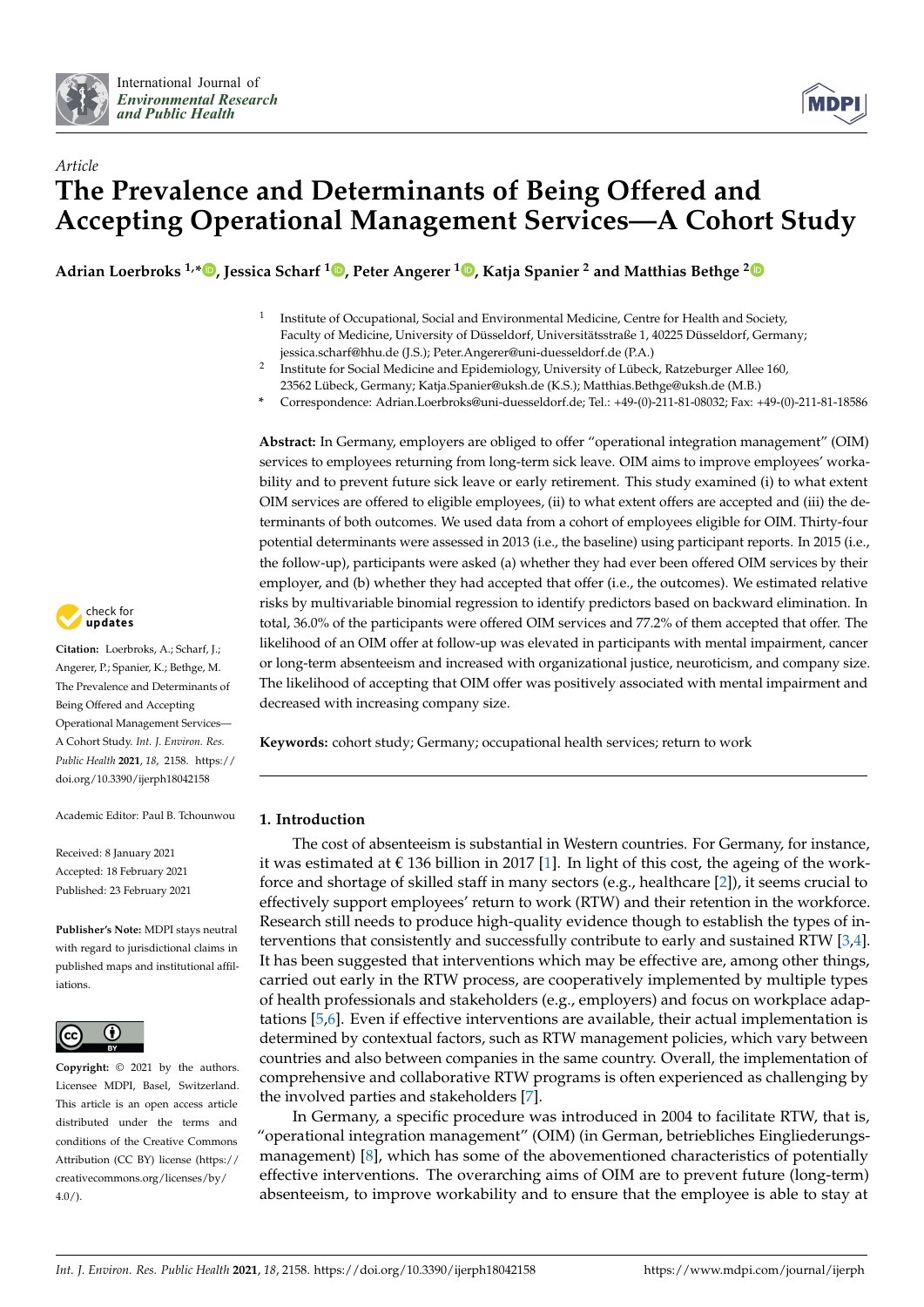work [\[8](#page-10-3)[,9\]](#page-10-4). Employees are legally entitled to OIM services in case they have accumulated six weeks of absenteeism (en bloc or piecemeally) throughout a 12-month period [\[9\]](#page-10-4). Eligibility of a given employee is ascertained by employers based on the recorded days of certified sick leave. Employers are then supposed to contact eligible individuals as early as possible to bring OIM as an option to the employee's attention and to invite her/him for the first meeting [\[10\]](#page-10-5). OIM is to be carried out in a case management approach, which implies that the individual needs of the employee are explored and considered. Based on repeated meetings, potentially suitable measures to address those needs are to be identified, implementation plans are agreed upon, the implementation of interventions is monitored, and their effectiveness should be evaluated. The employee may agree to invite different types of internal and external stakeholders to those meetings, for instance, the supervisor, employee representatives (such representatives must be formally involved to some extent), occupational physicians or designated OIM coordinators within the company. In general, OIM measures can address medical, psychological, social and company-related aspects [\[9\]](#page-10-4), but they usually emphasize work-related modifications. For example, the working hours may be reduced and then gradually increased throughout a defined RTW period, support devices may be provided (e.g., height-adjustable desks), an employee may be transferred to a more suitable workplace within the company, working times or regulations for breaks may be adapted, or training may be provided to enable the returnee to carry out a different set of tasks at work. From a legal perspective, employers are bound to offer OIM services to every eligible employee irrespective of the company size. If employers fail to offer OIM services, a potential legal consequence is that it will be more difficult to dismiss the specific employee due to long-term sickness. However, there are no formal legal penalties for companies not offering OIM, and there is no mandatory documentation of OIM cases within the social welfare system. Employees are not obliged to participate in OIM and may

It is assumed that OIM offers advantages for employees and employers alike [\[8\]](#page-10-3). Employees benefit from the fact that successful OIM may help to reduce their risk of unemployment or early retirement. Advantages to employers are that OIM may contribute to retaining skilled and experienced workers. Further, many of the employers offering OIM services report that absenteeism subsequently decreases, that the commitment among the workforce is enhanced and that there is less layoff due to poor health [\[11\]](#page-10-6), all of which may contribute to a positive cost–benefit ratio. However, to our knowledge, high-quality evidence documenting the specific benefits of OIM (e.g., in terms of successful RTW or reduced absenteeism) is lacking at present.

decide to terminate the OIM process at any time.

Despite generally positive attitudes towards OIM among employers [\[11\]](#page-10-6) and its potential benefits, the implementation of OIM remains insufficient. This holds particularly true for small companies [\[11\]](#page-10-6). To advance insights into the extent to which OIM is offered when it is needed, it seems relevant to use data from employees who are eligible for OIM. Earlier studies [\[11](#page-10-6)[,12\]](#page-10-7) mostly involved occupational stakeholders or OIM experts, but to a lesser extent eligible employees. Based on a sample of employees entitled to OIM, we therefore set out to (1) estimate the prevalence of receiving an OIM offer, (2) quantify the prevalence of acceptance of that offer and (3) identify predictors of both outcomes based on prospective data. To our knowledge, the latter aim has not been addressed previously. Our findings may help to identify a potential undersupply of occupational RTW support services (i.e., OIM) and insights into the predictors may help to devise interventions to address such a potential supply gap.

#### **2. Materials and Methods**

## *2.1. Study Population*

For the current study, we utilized data from the Third German Sociomedical Panel of Employees (GSPE-III) [\[13\]](#page-10-8). The GSPE-III sample was drawn from the register of the Federal German Pension Insurance (GPI). The GPI can grant rehabilitation services to employees to improve their workability and reduce their risk of early retirement. If this is not achieved,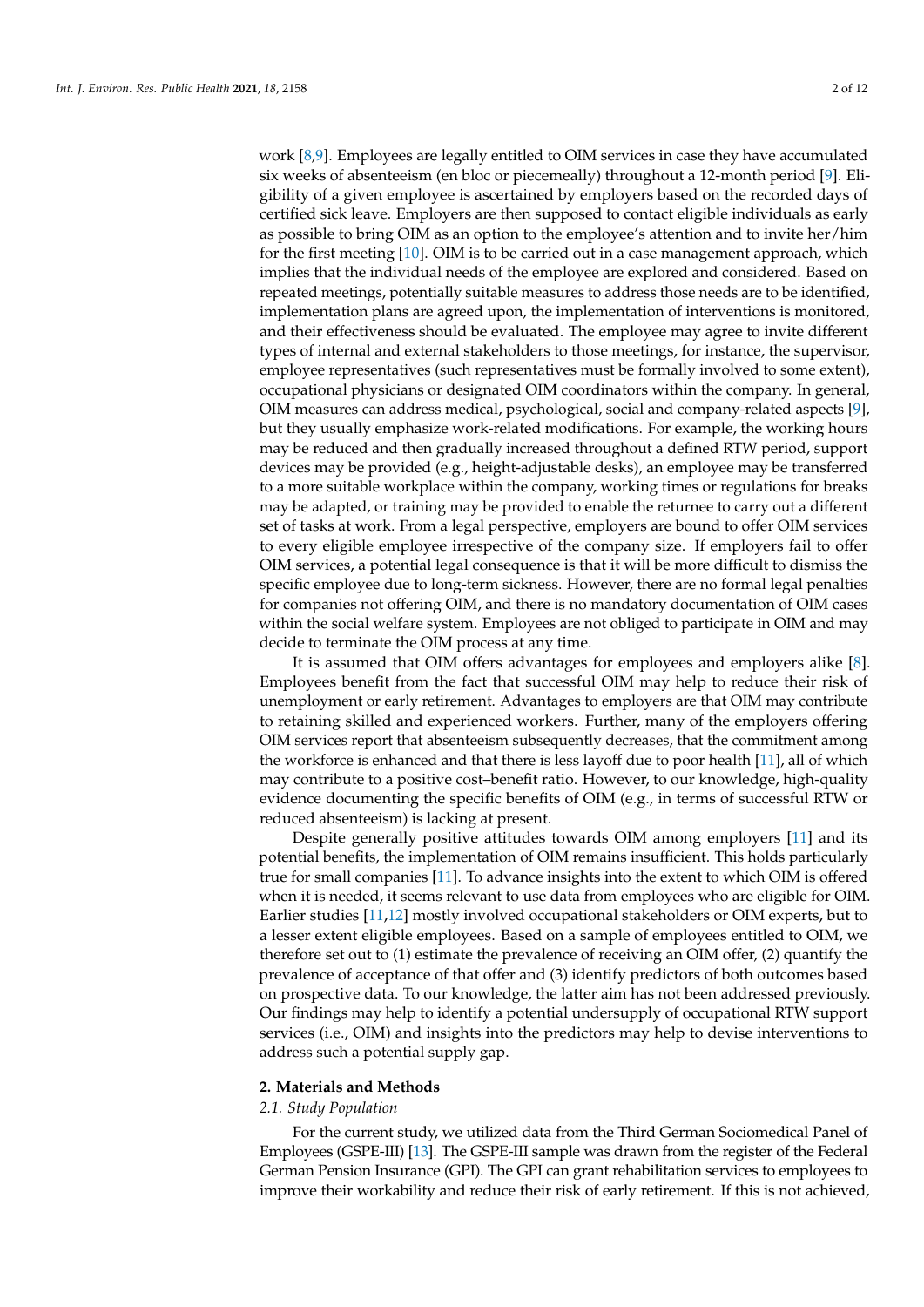the GPI pays disability pensions. Sampling was limited to those who were aged 40–54 years and received sickness absence benefits in 2012 (i.e., one year prior to baseline data collection, see below). In Germany, individuals are eligible for such benefits when they have been on a certified sick leave for a period of at least six weeks due to the same illness. Accordingly, members of our cohort had likewise been entitled to OIM services upon their return to work (see introduction section for eligibility criteria). Baseline data were collected in 2013 by questionnaires, and the cohort was followed up in 2015 and 2017. Information on OIM was only gathered in 2015 and 2017. To ensure that analyses build on an adequate sample size, we combined the 2013 (baseline) and 2015 (follow-up) data for prospective analyses. At baseline, 10,000 questionnaires were sent out and 103 of those could not be delivered. Completed baseline questionnaires were returned by 3294 (33.28%) individuals. Data on age and gender were available for non-responders and we observed that responders were marginally older than non-responders (47.93 vs. 47.25 years) and had a higher proportion of women (53.55% vs. 48.40%). In total, 2233 of the baseline participants (67.79%) returned complete questionnaires at the follow-up in 2015. Those participants differed from non-participants with respect to some sociodemographic characteristics, e.g., they were marginally older, more likely to be female, less likely to speak a mother tongue other than German, and they reported higher educational levels (see Online Resource 1: Table S1). Additional comparisons are presented in the discussion section (see below). For the current analyses, we used data from the 2233 individuals who had completed questionnaires in both 2013 and 2015. We further restricted the sample to those eligible to OIM due to current employment ( $n = 2060$ ) and due to their self-categorization as employees/workers (rather than being in self-employement) (*n* = 2015). Thus, data from a total of 2015 individuals was available to examine the determinants of an OIM offer. Analyses for the second outcome—i.e., acceptance of an OIM offer—were limited to those who reported that they had previously received such an offer  $(n = 691)$ .

The ethics committee of the Hannover Medical School (No. 1730–2013) and the data protection commissioner of the Federal GPI approved this study. The study was registered in the German Clinical Trial Register (No. DRKS00004824).

## *2.2. Determinants at Baseline*

We examined a total of 34 variables as potential determinants (see Table [1](#page-3-0) for an overview and Online Resource 2). Determinants were measured using participant reports and covered sociodemographics, health, psychological factors and company size. Sociodemographics included age, sex, speaking a mother tongue other than German (no/yes), being married (no/yes) and the educational level (apprenticeship; technical college; university). Healthrelated variables comprised accidents and twelve types of illnesses (see Table [1\)](#page-3-0), workability (i.e., the rating of the current workability and disease-related impairment at work as assessed by the German version [\[14\]](#page-10-9) of the Workability Index [\[15\]](#page-10-10)), health-related quality of life (i.e., mental and physical summary scores measured by the German version [\[16\]](#page-10-11) of the SF-36 [\[17\]](#page-10-12)), absenteeism throughout the previous 12 months (none; up to nine days; 10–24 days; 25–99 days; and 100–365 days) and the number of visits to the general practitioner during the previous twelve months. Psychological factors included social support [\[18\]](#page-10-13), the effort–reward imbalance (ERI) ratio and overcommitment [\[19\]](#page-10-14), perceived organizational justice (OJ) [\[20\]](#page-10-15) and personality traits [\[21\]](#page-10-16) according to the Big Five model [\[22\]](#page-10-17) (i.e., neuroticism, extraversion, openness to experience, conscientiousness, and agreeableness). Additional explanations of the psychological constructs are presented in Online Resource 2. Participants further reported the number of employees at their current company. Replies were divided into four categories (<10; 10–49; 50–249; and 250+ employees) [\[23\]](#page-10-18). The first two categories were combined (i.e., <49 employees) into a single category (labeled "small") due to small numbers.

#### *2.3. Outcomes at Follow-Up*

We used the following two outcome variables:

• OIM offer received: participants reported whether they had been offered OIM services by their employers (yes/no).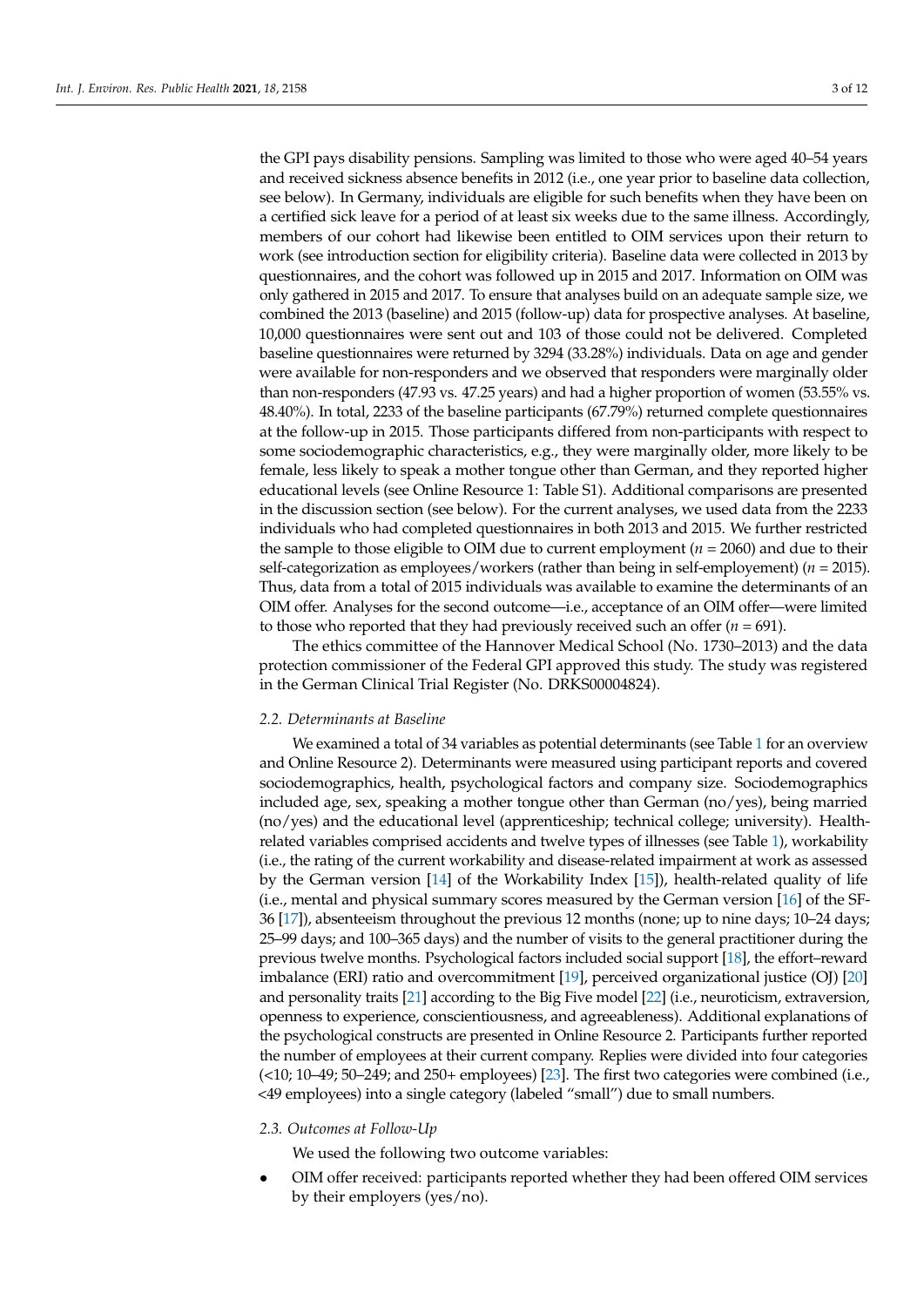<span id="page-3-0"></span> $\overline{a}$  $\overline{a}$  • OIM offer accepted: those who had provided an affirmative response to the previous question were asked whether they had accepted the OIM offer (yes/no).

| Table 1. Baseline characteristics of the study population. |  |  |  |  |  |  |  |  |
|------------------------------------------------------------|--|--|--|--|--|--|--|--|
|------------------------------------------------------------|--|--|--|--|--|--|--|--|

| Characteristics                                                              |                   |               |
|------------------------------------------------------------------------------|-------------------|---------------|
| Age, mean (SD <sup>a</sup> )                                                 |                   | 48.09 (4.04)  |
| Sex, $n$ (%)                                                                 | Men               | 890 (44.17)   |
|                                                                              | Women             | 1125 (55.83)  |
| Mother tongue other than German, $n$ (%)                                     | No                | 1952 (96.92)  |
|                                                                              | Yes               | 62(3.08)      |
| Married, $n$ (%)                                                             | No                | 718 (35.67)   |
|                                                                              | Yes               | 1295 (64.33)  |
| Highest completed educational level, $n$ (%)                                 | Apprenticeship    | 1079 (55.73)  |
|                                                                              | Technical college | 413 (21.33)   |
|                                                                              | University        | 444 (22.93)   |
| Accident-related injuries, $n$ (%)                                           | No                | 1605 (79.65)  |
|                                                                              | Yes               | 410 (20.35)   |
| Musculoskeletal disease, $n$ (%)                                             | No                | 998 (49.53)   |
|                                                                              | Yes               | 1017 (50.47)  |
| Cardiovascular disease, $n$ (%)                                              | No                | 1562 (77.52)  |
|                                                                              | Yes               | 453 (22.48)   |
| Respiratory disease, $n$ (%)                                                 | No                | 1715 (85.11)  |
|                                                                              | Yes               | 300 (14.89)   |
| Mental impairment, $n$ (%)                                                   | No                | 1408 (69.88)  |
|                                                                              | Yes               | 607 (30.12)   |
| Neurological disease, $n$ (%)                                                | No                | 1656 (82.18)  |
|                                                                              | Yes               | 359 (17.82)   |
| Gastrointestinal disease, $n$ (%)                                            | No                | 1776 (88.14)  |
|                                                                              | Yes               | 239 (11.86)   |
| Urogenital disease, $n$ (%)                                                  | No                | 1851 (91.86)  |
|                                                                              | Yes               | 164 (8.14)    |
| Skin disease, $n$ (%)                                                        | No                | 1784 (88.54)  |
|                                                                              | Yes               | 231 (11.46)   |
| Cancer, $n$ (%)                                                              | No                | 1869 (92.75)  |
|                                                                              | Yes               | 146 (7.25)    |
| Endocrinological or metabolic disease, $n$ (%)                               | No                | 1671 (82.93)  |
|                                                                              | Yes               | 344 (17.07)   |
| Hematological disease, $n$ (%)                                               | No                | 1946 (96.58)  |
|                                                                              | Yes               | 69 (3.42)     |
| Congenital disease, $n$ (%)                                                  | No                | 1959 (97.22)  |
|                                                                              | Yes               | 56 (2.78)     |
| Workability, mean (SD), potential score range $= 0 - 10$                     |                   | 6.80(2.37)    |
| Disease-related impairment at work, mean (SD), potential score range $= 1-6$ |                   | 4.44(1.40)    |
| Physical health summary score, mean (SD), potential score range $= 0 - 100$  |                   | 45.80 (10.63) |
| Mental health summary score, mean (SD), potential score range $= 0 - 100$    |                   | 45.00 (12.77) |
| Self-reported days with sickness absence $\flat$ , $n$ (%)                   | None              | 228 (11.37)   |
|                                                                              | $1 - 9$           | 320 (15.96)   |
|                                                                              | $10 - 24$         | 299 (14.91)   |
|                                                                              | $25 - 99$         | 693 (34.56)   |
|                                                                              | 100-365           | 465 (23.19)   |
| Number of general practitioner visits per year, $n$ (%)                      | $0 - 3$           | 890 (46.48)   |
|                                                                              | $4+$              | 1025 (53.52)  |
| Social support, mean (SD), potential score range = 3-14                      |                   | 9.70(2.26)    |
| Effort-reward imbalance ratio, mean (SD)                                     |                   | 1.37(0.57)    |
| Overcommitment, mean (SD), potential score range = 6-24                      |                   | 14.94 (2.42)  |
| Organizational justice, mean (SD), potential score range = $1-5$             |                   | 3.09(0.87)    |
| Neuroticism, mean (SD), potential score range = 3-21                         |                   | 12.37 (4.12)  |
| Extraversion, mean (SD), potential score range $= 3-21$                      |                   | 14.76 (3.58)  |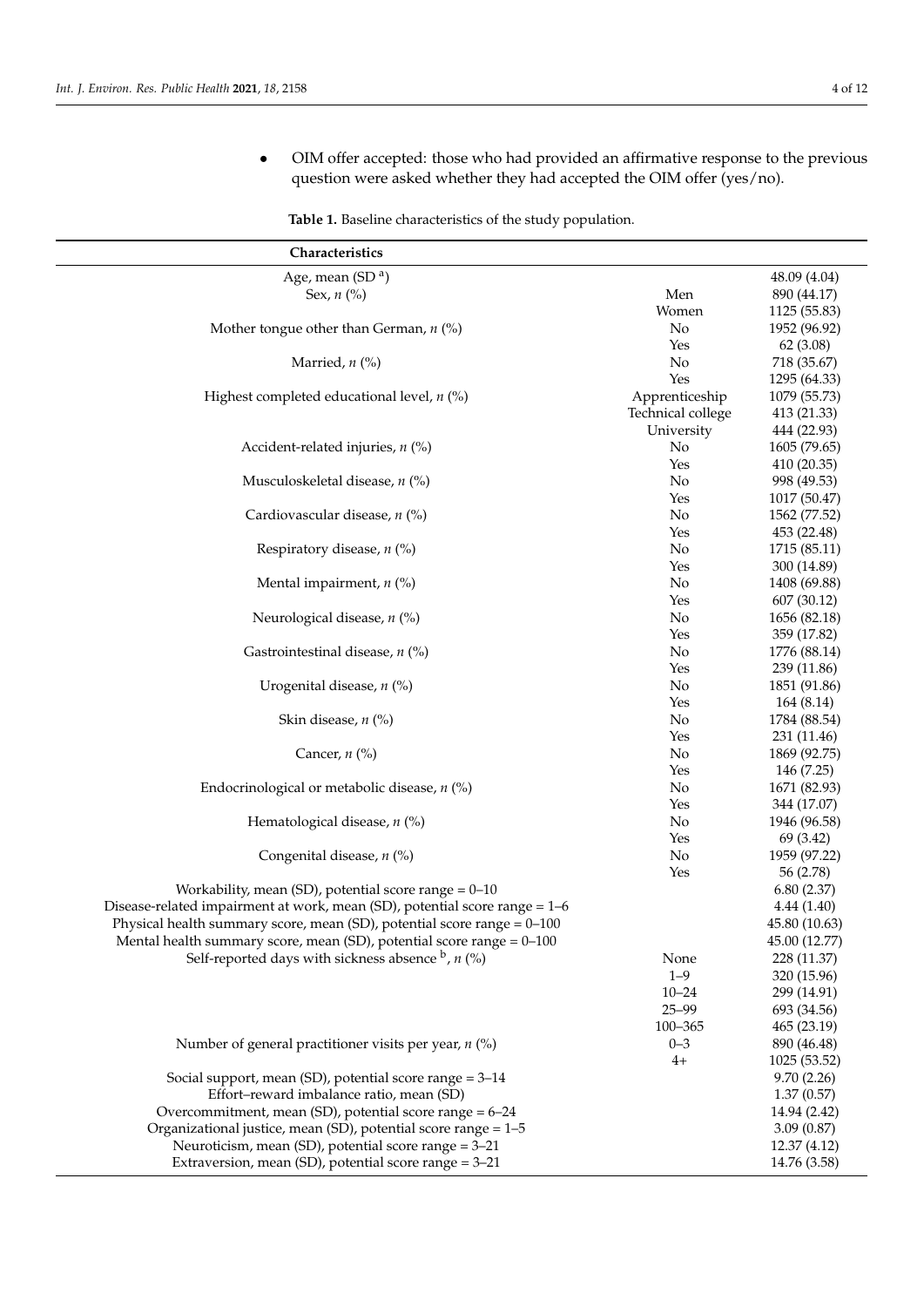**Table 1.** *Cont.*

| <b>Characteristics</b>                                     |        |              |
|------------------------------------------------------------|--------|--------------|
| Openness, mean (SD), potential score range = 3-21          |        | 14.36 (3.56) |
| Conscientiousness, mean (SD), potential score range = 3-21 |        | 18.65(2.30)  |
| Agreeableness, mean (SD), potential score range = 3-21     |        | 16.72(2.93)  |
| Company size $c$ , $n$ (%)                                 | Small  | 597 (29.92)  |
|                                                            | Medium | 445 (22.31)  |
|                                                            | Large  | 953 (47.77)  |
| Operational integration management $d$ offered, $n$ (%)    |        | 691 (36.01)  |
| Operational integration management $d$ accepted, $n$ (%)   |        | 531 (77.18)  |

All data in Table [1](#page-3-0) were measured at the baseline in 2013, except for the OIM variables, which were taken from the 2015 follow-up. <sup>a</sup> SD—standard deviation. <sup>b</sup> Note that participants who reported 24 or fewer days of sickness absence were still entitled to operational integration management (OIM): individuals who completed the baseline questionnaire in 2013 received sickness benefits in 2012. Sickness benefits are only granted in case of a sick leave period of at least six weeks with the same illness. If individuals received sickness benefits at any time throughout the year 2012, those six weeks of sick leave must have been accumulated previously (e.g., possibly also in early 2012 or even late 2011). This time period does not necessarily overlap with the days of sick leave reported for the prior period of 12 months at baseline assessments in 2013. Importantly though, all study participants were entitled for OIM upon return to work, because they had received sickness benefits. <sup>c</sup> Small—< 49 employees; medium—50–249 employees; large—250+ employees. <sup>d</sup> Original labeling of operational integration management (OIM) in German: betriebliches Eingliederungsmanagement (BEM).

## *2.4. Statistical Analyses*

We used descriptive statistics to determine sample characteristics and address aims 1 and 2 of our study. To address aim 3 (i.e., the identification of predictors of both outcomes), we assessed relationships between the potential predictors at baseline and the outcomes at follow-up. Doing so, we calculated the relative risk (RR) (or the relative probability) of receiving an OIM offer or of accepting an OIM offer in separate models. As recommended [\[24\]](#page-10-19), we applied binomial regression models with the log link function in SAS (SAS Institute, Inc., Cary, NC, USA) [\[25\]](#page-10-20) to estimate RRs and the corresponding 95% confidence intervals (CIs). Whenever possible, we used continuous variables (i.e., z-scores) to operationalize predictors. This approach was employed because the choice of cut-offs was arbitrary for most predictors and because analyses with continuous variables provide more statistical power than analyses with categorized variables. First, we ran separate analyses for each predictor and each outcome and adjusted those models for age and sex. Second, to identify independent determinants, we carried out backward elimination, which is a recommended approach to variable selection [\[26\]](#page-10-21). Briefly, in such analyses, the initial model contains all potential predictors. Next, the predictor with the highest *p*-value is removed and the model is rerun. This process is repeated until the model comprises only statistically significant determinants (in our study defined as *p* < 0.05).

# **3. Results**

# *3.1. Sample Characteristics and OIM Offer or Acceptance*

As shown in Table [1,](#page-3-0) the participants were, on average, in their late forties (mean = 48.09; standard deviation (SD) = 4.04), slightly more than half were women (55.83%), only few reported that German is not their mother tongue (3.08%) and all educational levels were represented. The three most frequent types of illnesses were musculoskeletal (50.47%), mental (30.12%) and cardiovascular (22.48%). Given their respective potential score ranges, the selfreported levels of workability and health-related impairment at work were rather favorable and the quality of life was at intermediate levels. Social support was high and the ERI was high while overcommitment and OJ showed, on average, intermediate levels. Conscientiousness and agreeableness were the most prominent traits and neuroticism was less pronounced in our sample. Employees from companies with varying sizes were represented with most participants working in large companies. Only 36.01% of the participants reported that they had been offered OIM services by their employer. Whenever such offers were received, three out of four participants reported to have accepted (77.18%).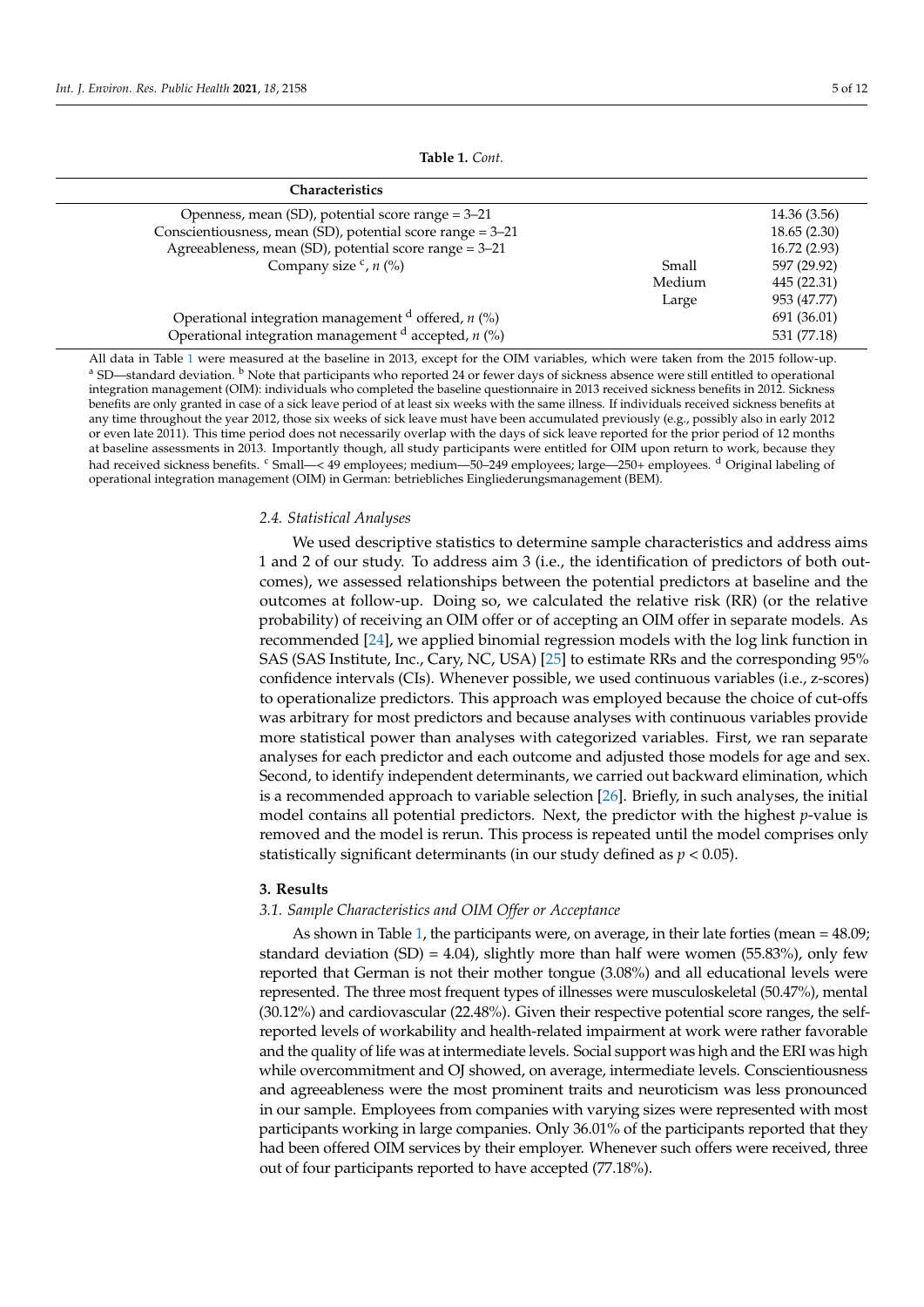## *3.2. Determinants of Receiving an OIM Offer*

The results from the age- and sex-adjusted analyses are shown and described in Online Resource 3 (Table S2). The final model derived from backward elimination is shown in Table [2.](#page-5-0) We found weak associations between illnesses and the outcome, which were either positive (i.e., mental impairment and cancer) or inverse (i.e., skin disease). Furthermore, long-term sickness absence predicted an OIM offer (i.e., RR for 100+ sickness absence days versus none = 1.56, 95% CI = 1.22–1.98). Further, we observed rather weak and positive relationships with OJ and neuroticism. For instance, the RR for the OJ z-score was 1.08, which implies that an increase of the OJ score by 1 SD (thus, an increase of 0.87 points according to Table [1](#page-3-0) based on the potential score range from 1 to 5 points) was associated with an 8% increase of the probability of being offered OIM services. Company size was the strongest predictor of being offered OIM services (i.e., RR for large versus small companies  $= 2.44$ ,  $95\%$  CI  $= 2.04$ –2.91).

<span id="page-5-0"></span>**Table 2.** Baseline predictors of the relative risk/probability of being offered operational integration management <sup>a</sup> at follow-up; final model based on backward elimination (until  $p < 0.05$ ); thus, all predictors are mutually adjusted.

|                                          |             | RR <sup>b</sup> | 95% CI <sup>c</sup> |
|------------------------------------------|-------------|-----------------|---------------------|
| Mental impairment                        | No          | 1.0             | Ref.                |
|                                          | Yes         | 1.23            | 1.08, 1.41          |
| Skin disease                             | No          | 1.0             | Ref.                |
|                                          | Yes         | 0.80            | 0.67, 0.97          |
| Cancer                                   | No          | 1.0             | Ref.                |
|                                          | Yes         | 1.27            | 1.08, 1.52          |
| Self-reported days with sickness absence | None        | 1.0             | Ref.                |
|                                          | $1 - 9$     | 0.99            | 0.74, 1.31          |
|                                          | $10 - 24$   | 1.15            | 0.88, 1.50          |
|                                          | $25 - 99$   | 1.24            | 0.97, 1.58          |
|                                          | $100 - 365$ | 1.56            | 1.22, 1.98          |
| Organizational justice, z-score          |             | 1.08            | 1.03, 1.14          |
| Neuroticism, z-score                     |             | 1.11            | 1.04, 1.18          |
| Company size d                           | Small       | 1.0             | Ref.                |
|                                          | Medium      | 1.39            | 1.11, 1.74          |
|                                          | Large       | 2.44            | 2.04, 2.91          |

a Original labeling of operational integration management (OIM) in German: betriebliches Eingliederungsmanagement (BEM); <sup>b</sup> RR— risk ratio; <sup>c</sup> CI—confidence interval; <sup>d</sup> small—< 49 employees; medium—50–249 employees; large—250+ employees.

## *3.3. Determinants of Accepting an OIM Offer*

The results from the age- and sex-adjusted analyses are shown and described in Online Resource 4 (Table S3). Based on backward elimination (Table [3\)](#page-5-1), only two predictors remained in the final model: (i) mental impairment which related to a weakly elevated probability of accepting an OIM offer  $(RR = 1.12, 95\% \text{ CI} = 1.02 - 1.21)$  and (ii) company size suggesting that the probability of accepting an OIM offer was reduced by 13% in medium-sized (RR =  $0.87$ ,  $95\%$  CI =  $0.78-0.96$ ) and by 18% in large companies (RR =  $0.82$ ,  $95\%$  CI = 0.76–0.89) as compared to small companies.

<span id="page-5-1"></span>**Table 3.** Baseline predictors of the relative risk/probability of accepting offered operational integration management  $a$  services at follow-up; final model based on backward elimination (until  $p < 0.05$ ); thus, all predictors are mutually adjusted.

|                   |        | RR <sup>b</sup> | 95% CI $\degree$ |
|-------------------|--------|-----------------|------------------|
| Mental impairment | No     | 1.0             | Ref.             |
|                   | Yes    | 1.12            | 1.04, 1.21       |
| Company size d    | Small  | 1.0             | Ref.             |
|                   | Medium | 0.87            | 0.78, 0.96       |
|                   | Large  | 0.82            | 0.76, 0.89       |

<sup>a</sup> Original labeling of operational integration management (OIM) in German: betriebliches Eingliederungsmanagement (BEM); <sup>b</sup> RR—risk ratio; <sup>c</sup> CI—confidence interval; <sup>d</sup> small—< 49 employees; medium—50–249 employees; large—250+ employees.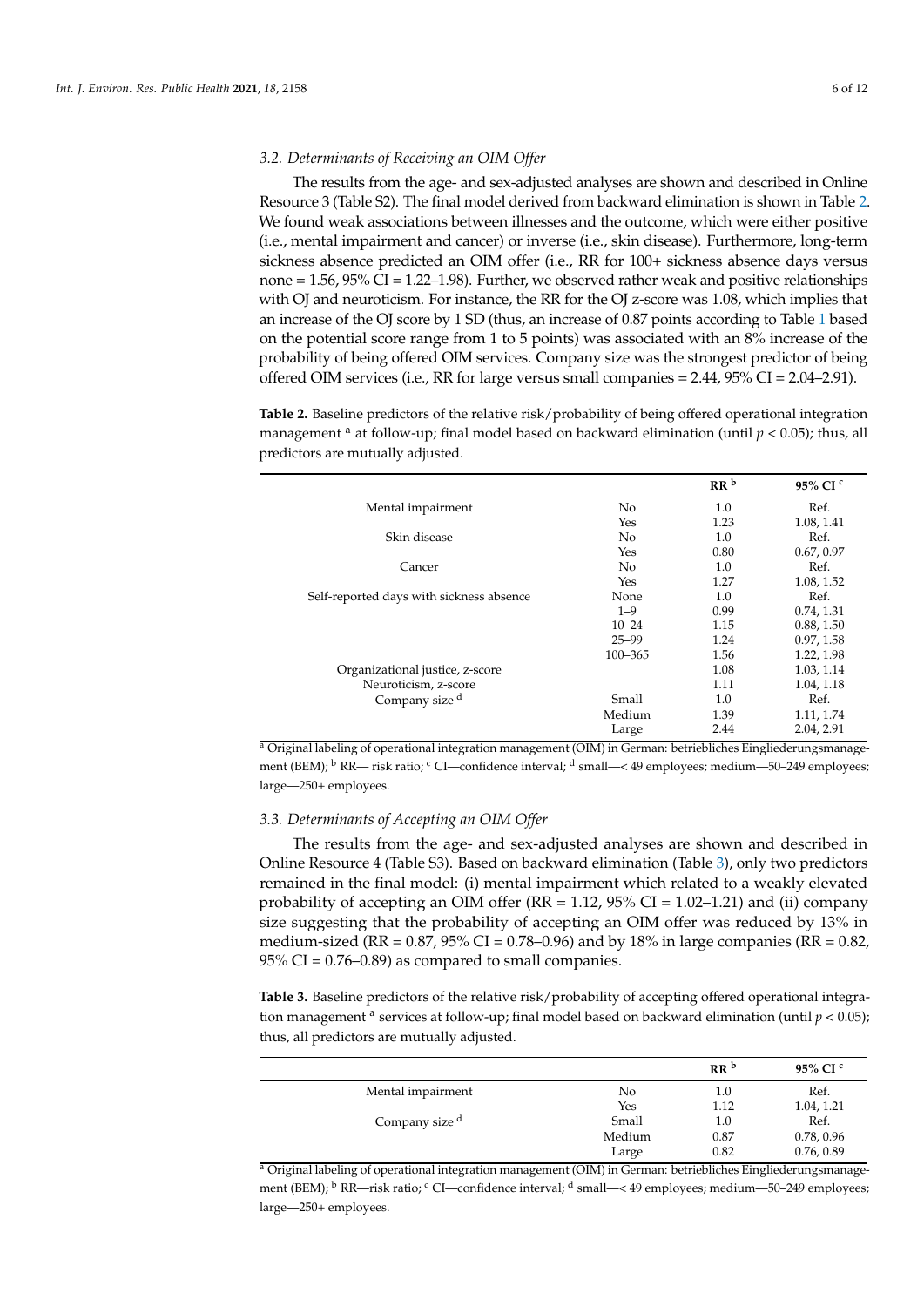# **4. Discussion**

Our study makes several novel contributions to the existing literature. Firstly, we found that only about one third of the eligible employees were actually offered OIM services, and secondly, that roughly three out of four employees accepted that offer. Further, our study identified several independent predictors of receiving an OIM offer which relate to employees' health (i.e., mental impairment, skin disease, cancer, and long-term sickness absence), psychosocial characteristics (i.e., OJ and neuroticism) and, in particular, company size. Acceptance of an OIM offer was weakly associated with only two independent predictors; those were mental impairment and the company size.

#### *4.1. Interpretation of Findings*

The observation that only one third received an OIM offer, but that three quarters decided to accept that offer may highlight considerable unmet needs for support services among employees returning to work form long-term sickness absence. Reasons to decline OIM offers may pertain to the fear of losing one's job when functional limitations are discussed or concerns regarding data protection [\[11](#page-10-6)[,27\]](#page-10-22). Based on the available literature, the high level of acceptance among employees documented by our study can be contrasted with the acceptance levels among employees that relevant organizational stakeholders assume: in a survey addressing OIM for mental illness [\[12\]](#page-10-7), 60% of the participating OIM experts reported that OIM offers are always or often accepted by eligible employees according to their experience. By contrast, in another survey (mostly involving employee representatives, representatives of employees with severe disability and human resources staff), only 37.1% of the stakeholders assumed that the acceptance of OIM among eligible employees would be high or very high [\[11\]](#page-10-6). While those estimates are not readily comparable (e.g., due to larger potential for selection bias in prior surveys [\[11,](#page-10-6)[12\]](#page-10-7) and sample differences), the current evidence possibly suggests that OIM experts underestimate the acceptance of OIM offers among employees.

We found that mental impairment and cancer were associated with an increased probability of receiving an OIM offer. In Germany (just like, assumedly, in most other European countries), employees are not obliged to disclose their illness to their employer. Employees may nevertheless disclose their illness or characteristic functional limitations despite the risk of stigmatization—because disclosure increases the likelihood of receiving more specific support [\[28\]](#page-10-23). Upon illness disclosure, employees with mental impairment may be more likely to receive an OIM offer because occupational stakeholders involved in OIM perceive the needs of those employees as particularly demanding [\[12\]](#page-10-7) and/or because there is increasing awareness, e.g., among supervisors [\[29\]](#page-10-24), of the importance of their support in that type of RTW process. Employees with cancer may be more likely to receive an OIM offer, because their illness may be perceived as particularly severe and elicits fear in individuals without cancer [\[30\]](#page-11-0). Conversely, one may speculate that skin conditions are viewed as less severe or less disabling or that solutions for employees with such conditions are primarily sought through other services (e.g., occupational safety services). This may lower the probability of OIM offers. Individuals with the longest sick leave may be more likely to receive an OIM offer, since long-term absence signals a poor RTW prognosis [\[31\]](#page-11-1) and therefore employers may be particularly committed to facilitate successful RTW. OJ may positively relate to OIM offers, because OJ is an indicator of employee-oriented workplaces. The positive relationships between neuroticism (i.e., proneness to experience psychological stress [\[22\]](#page-10-17)) and the probability of an OIM offer may be due to the fact that individuals with high neuroticism are more likely to report somatic symptoms [\[32\]](#page-11-2). Alternatively, just as employees with mental impairment, those employees' needs may be perceived as very demanding, thereby eliciting OIM offers.

Increasing company size was the strongest predictor of future OIM offers. This finding may be explained by the fact that larger companies have more resources: more manpower implies that there is more staff to facilitate the OIM processes, for instance, in terms of administrative tasks, the involvement of specialized OIM teams [\[11\]](#page-10-6) or in-house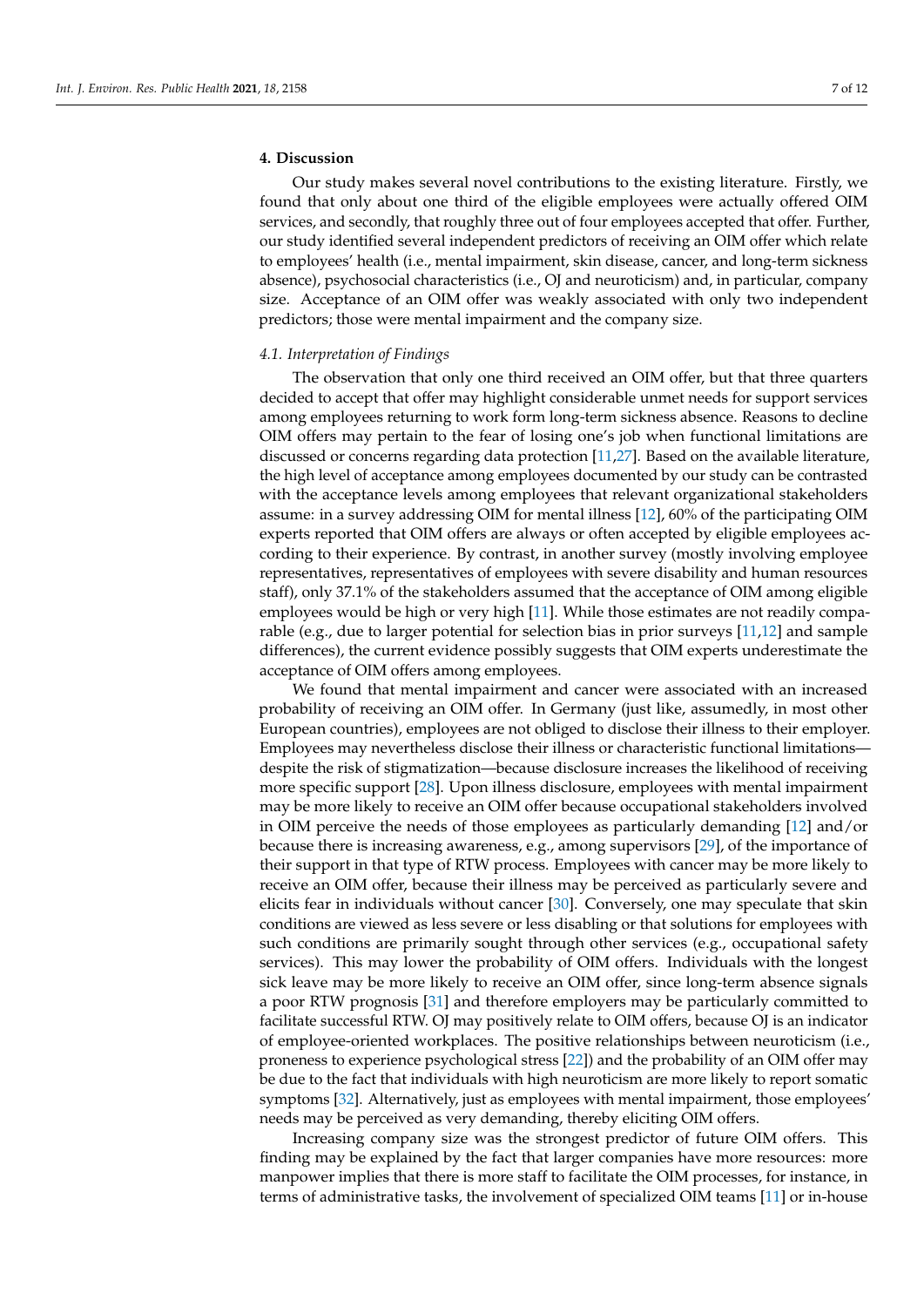occupational health services. Higher financial means imply that larger companies are able to offer a broader set of interventions and more expensive interventions [\[11\]](#page-10-6), e.g., concerning the adaptation of workplaces. The fact that OIM offers are less likely to occur in small companies should not interpreted as evidence of less support for workers returning from long-term sick leave in small companies. Support in small companies may take a more informal shape and may in fact be particularly strong [\[11\]](#page-10-6) due to more trustful and closer relationships [\[33\]](#page-11-3). Trustful relationships may enable employees to better express their functional limitations, which should result in more suitable interventions in the OIM process.

Regarding acceptance of OIM offers, we found that mental impairment was a weak positive predictor. Possibly, employees with mental impairment are more aware (e.g., due to psychotherapy treatment or counseling) of the importance of support resources to facilitate their coping and are thereby more likely to accept offers. Regarding the company size, we found that the probability of accepting OIM services decreased with company size. This may be because large companies have standardized OIM processes. Therefore, interventions may not be suitably tailored to individual employees who thus decline participation. Furthermore, as mentioned above, trust may be higher in small companies and increases the acceptance of OIM offers (e.g., by reducing the fear of job loss or of misuse of personal data).

## *4.2. Methodological Considerations*

The strength of our study is that we were able to draw on data which allowed examining numerous potential predictors. Moreover, our study was based on a prospective design, which usually introduces a temporal sequence between exposures and outcomes and thereby increases confidence in the causality of the observed associations. It needs to be mentioned though that we were unable to establish a temporal sequence in our study with absolute certainty. Due to the wording of the OIM items, we cannot rule out that OIM offers had been made prior to baseline assessments. Further—though it seems unlikely—we cannot rule out that some participants changed their employers throughout the follow-up period. Moreover, our study relied solely on self-reported data, which may be partially misreported. With regard to the OIM items, for instance, we cannot rule out that, in some instances, employees had received an OIM offer but did not recognize it as such (i.e., if the offer was made in an informal way, e.g., in small companies). Another weakness is that our study assessed only a small range of workplace-related data (i.e., company size and OJ perceptions). Further, our response rates and potential selection bias need discussing. The response rate at the follow-up was decent (67.79%). Overall however, only 22.56% of those who received an invitation to complete the baseline questionnaire provided data at both baseline and follow-up assessments for the current analyses (i.e., 2233/9897). Notably though, the extent of potential selection bias is contingent upon the relationship of participation with the exposures of interest, with the outcomes or with the association of those two in a given study [\[34\]](#page-11-4). For the current study, the data on exposures (except for age and gender) and outcomes were not available for baseline non-participants. At the follow-up, we observed differences between participants and non-participants with regard to sociodemographic characteristics at baseline (see above and Online Resource 1: Table S1). There was no evidence of a consistent trend though towards better health among follow-up participants as compared to non-participants (including days with sickness absence). With regard to the many psychological variables considered, only social support and effort–reward imbalance seemed to be slightly higher among follow-up participants versus non-participants. Furthermore, at the follow-up, participants were more likely than non-participants to work for a large company. Overall, we thus observed that some of the considered exposures at baseline were associated with follow-up participation. However, potential associations of follow-up participation with the outcomes (i.e., receiving or accepting an OIM offer) remain unknown due to lack of such data. Thus, based on the available data, we are unable to comprehensively examine potential selection bias. It deserves mentioning though that low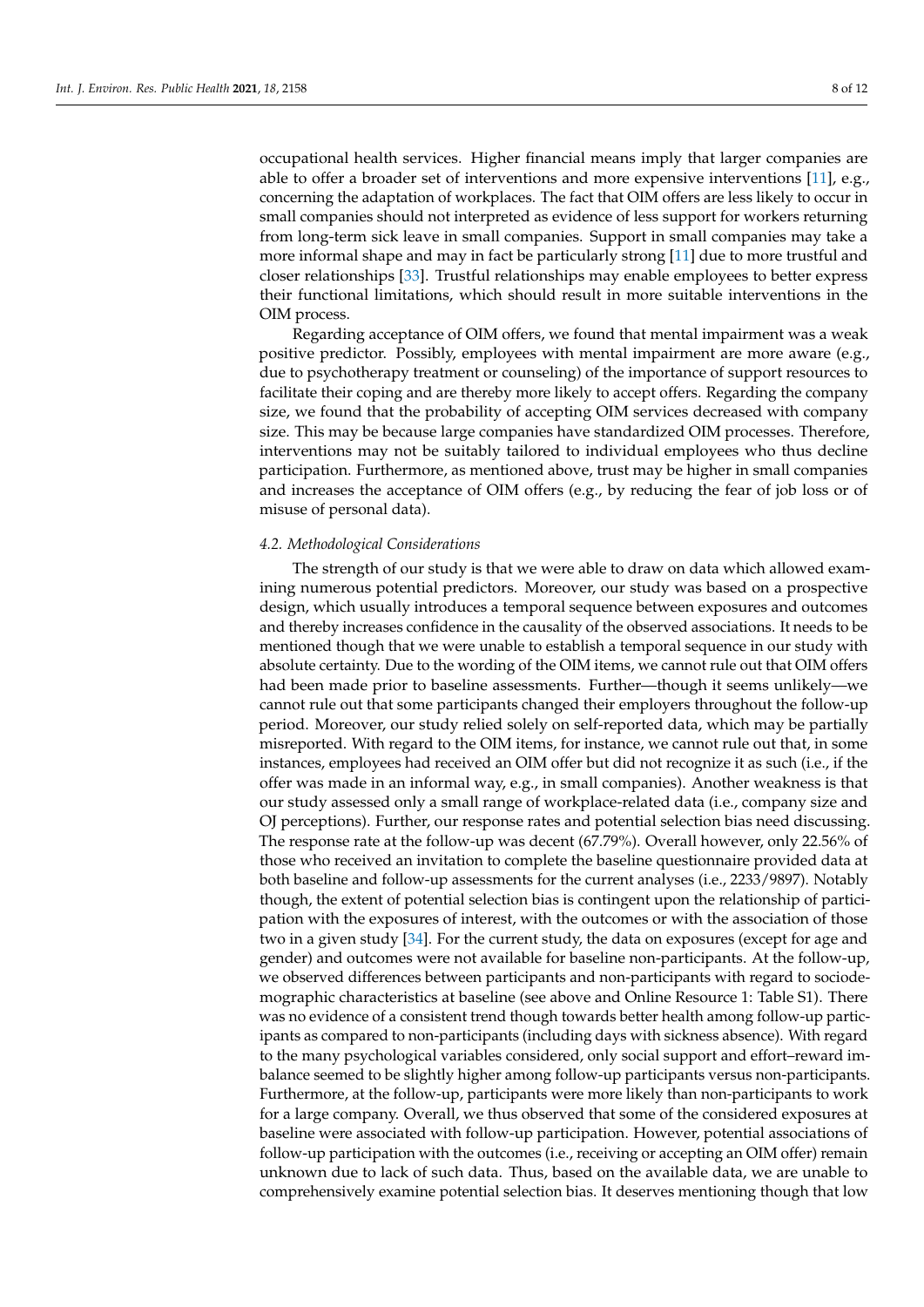response rates alone do not necessarily imply selection bias [\[34\]](#page-11-4). This notion is supported by previous research involving original data from health surveys [\[34\]](#page-11-4).

We had the opportunity to utilize data from a unique sample of employees eligible for OIM. Due to this special focus, the generalizability of our findings may be limited though: our sample is not representative of the total workforce in Germany. Among other things, this is due to the sampling within a restricted age range (i.e., 40–54 years), the inclusion criterion of having received sickness benefits (i.e., rendering our sample likely less healthy than the general workforce) and the recruitment through the GPI. Workers enrolled in that pension scheme are characterized by a higher socioeconomic status in terms of their educational levels, vocational qualifications and income [\[35\]](#page-11-5). Furthermore, they are less frequently exposed to high work-related physical demands and feature a higher proportion of employees (e.g., as opposed to self-employed individuals) compared to the general population [\[35\]](#page-11-5). Based on our sampling approach, we can assume good generalizability of our findings specifically to employees who had received sickness benefits. However, while all employees who receive sickness benefits are eligible for OIM, there may be employees who are entitled to OIM, but have not received sickness benefits. These may be employees with several short sick leave episodes that accumulate to six weeks across 12 months and/or who are on a sick leave for varying conditions. Those individuals are not represented in our study.

#### *4.3. Recommendation for Research and Practice*

Additional studies are needed to corroborate our findings. Preferably, such studies should be based on prospective designs and utilize administrative data whenever possible and suitable (e.g., to define whether an OIM service offer was sent out). Given that company size was the strongest predictor in our study, it seems useful to further explore explanations for that association (see above) and to examine additional workplace-related or economic factors (e.g., the company's financial means) [\[33\]](#page-11-3). Further, characteristics of key players in the OIM process may be of interest. It has been found, for instance, that supervisors' support of OIM may be higher when they have themselves faced impaired workability [\[33\]](#page-11-3).

As mentioned above, low availability of OIM offers accompanied by their frequent acceptance suggests a gap in the supply of OIM services. Awareness of this issue needs to be increased among service providers and employers alike. Providers of health or social services (e.g., in rehabilitation clinics) need to inform employees about the fact that they are entitled to OIM, should explain the aims of OIM, the potential procedures and legal rights and support the employee's decision-making (e.g., whether and how to claim OIM in case that offer is not made). It may be particularly promising to support employees in initiating OIM services themselves, in particular in small companies which may not have established OIM procedures yet or are unaware of OIM [\[33\]](#page-11-3).

Some practice guidelines for employers on how to carry out OIM already exist (e.g., [\[10\]](#page-10-5)) and awareness of those resources needs to be increased in companies, especially in small companies. Many OIM experts seem to feel though that their company will likely not be able to cope with future OIM cases, in particular due to mental health conditions [\[12\]](#page-10-7). Thus, it seems promising to assess the suitability of the available guidelines and how to possibly improve them. For instance, it may be helpful to expand guidelines with illness-specific (e.g., mental illness) or sector-specific (e.g., service sector) information that highlights typical barriers for successful OIM, how to overcome those challenges and context-specific interventions.

While employers may perceive OIM services to be effective, e.g., in terms of reduced absenteeism [\[11\]](#page-10-6), experimental evidence is needed to empirically establish such effectiveness. A meta-analysis addressed the potential effectiveness of "RTW coordination programs", which the authors defined as programs that (i) aim to promote RTW, (ii) build on at least one face-to-face contact between the returnee and a RTW coordinator, (iii) assess the returnee's needs and devise individualized RTW plans and (iv) whose implementation is managed by a RTW coordinator [\[3\]](#page-9-2). Overall, such programs seemed to offer no benefits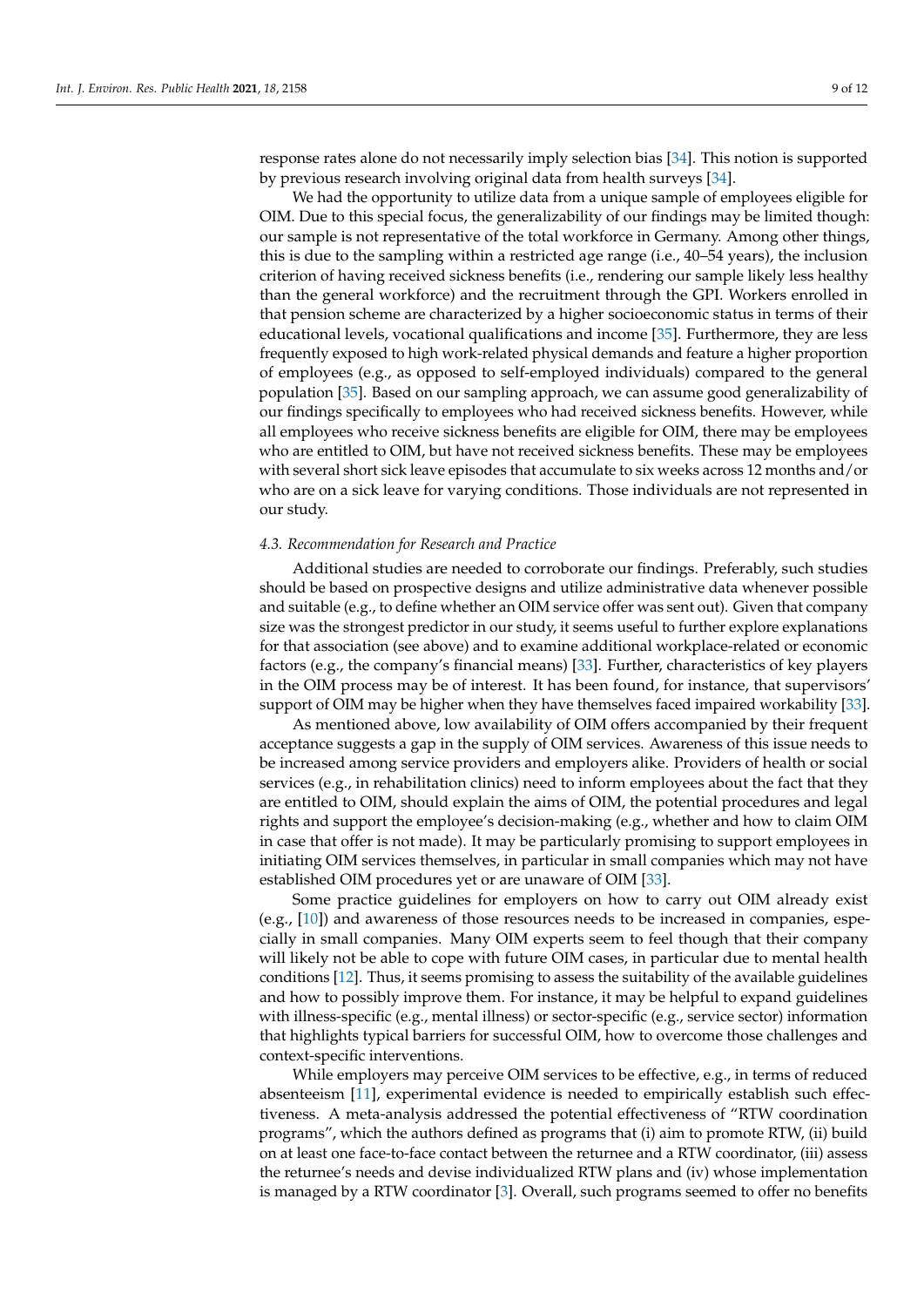to workers when compared to usual care, e.g., in terms of successful RTW or reduced absenteeism. Another meta-analysis [\[4\]](#page-9-3) addressed the effectiveness of workplace-related interventions (e.g., modification of work design, working conditions or environments) to improve RTW and reduce absenteeism and delivered varying findings. It is challenging though to contextualize OIM in light of those meta-analyses and other prior work as comparability is restricted. For example, both meta-analyses examined RTW as the outcome based on studies, which recruited individuals who were on sick leave. However, OIM is offered in the early stages of the actual return to work process. Secondly, except for a consensus on general features of OIM (see Introduction), there is no clear definition of the OIM process and the inclusion criteria of one of the meta-analyses [\[3\]](#page-9-2) may not cover all cases of OIM as defined in this paper. Overall, high-quality evidence specifically evaluating OIM effectiveness is thus needed.

#### **5. Conclusions**

Our study found that only about one third of eligible employees are offered OIM services and that roughly three out of four employees accept that offer. Further, our study identified several independent predictors of receiving or accepting an OIM offer. Future research should confirm our findings and interventions should be modified or devised and evaluated to improve OIM after return to work from long-term absenteeism.

**Supplementary Materials:** The following are available online at [https://www.mdpi.com/1660-4](https://www.mdpi.com/1660-4601/18/4/2158/s1) [601/18/4/2158/s1,](https://www.mdpi.com/1660-4601/18/4/2158/s1) Online Resource 1: Table S1: Comparison of follow-up non-participants and participants according to baseline characteristics. Online Resource 2: Additional information on the measurement of health-related variables and psychological variables, Online Resource 3: Table S2: Baseline predictors of the relative risk/probability of being offered operational integration management services at the follow-up; age- and sex-adjusted risk ratios, Online Resource 4: Table S3: Baseline predictors of the relative risk/probability of accepting offered operational integration management services at the follow-up; age- and sex-adjusted risk ratios.

**Author Contributions:** Conceptualization of the research question: A.L., J.S., M.B.; study design: K.S., M.B.; data collection: K.S., M.B.; data analysis: A.L.; interpretation of findings: A.L., J.S., P.A., K.S., M.B.; writing—original draft preparation: A.L.; writing—review and editing: A.L., J.S., P.A., K.S., M.B. All authors have read and agreed to the published version of the manuscript.

**Funding:** This research was funded by the Federal German Pension Insurance Agency (grant assigned to M.B.). The funders were not involved in the study design, the collection, analysis and interpretation of the data, the writing of the report, nor the decision to submit the paper for publication. Involvement of the researchers at the University of Düsseldorf was partly funded by the Lieselotte und Karl Otto Winkler-Stiftung für Arbeitsmedizin (grant assigned to A.L. and P.A.).

**Institutional Review Board Statement:** This study was conducted according to the guidelines of the Declaration of Helsinki and approved by the ethics committee of the Hannover Medical School (No. 1730–2013) and the data protection commissioner of the Federal GPI.

**Informed Consent Statement:** Informed consent was obtained from all subjects involved in the study.

**Data Availability Statement:** The data presented in this study are available on request from M.B.

**Conflicts of Interest:** The authors declare that they have no conflict of interest.

# **References**

- <span id="page-9-0"></span>1. Bundesanstalt für Arbeitsschutz und Arbeitsmedizin. Volkswirtschaftliche Kosten Durch Arbeitsunfähigkeit 2017 [Economic Cost due to Sick Leave in 2017]. Available online: [https://www.baua.de/DE/Themen/Arbeitswelt-und-Arbeitsschutz-im-Wandel/](https://www.baua.de/DE/Themen/Arbeitswelt-und-Arbeitsschutz-im-Wandel/Arbeitsweltberichterstattung/Kosten-der-AU/pdf/Kosten-2017.pdf?__blob=publicationFile&v=4) [Arbeitsweltberichterstattung/Kosten-der-AU/pdf/Kosten-2017.pdf?\\_\\_blob=publicationFile&v=4](https://www.baua.de/DE/Themen/Arbeitswelt-und-Arbeitsschutz-im-Wandel/Arbeitsweltberichterstattung/Kosten-der-AU/pdf/Kosten-2017.pdf?__blob=publicationFile&v=4) (accessed on 1 March 2019).
- <span id="page-9-1"></span>2. European Commission. *Recruitment and Retention of the Health Workforce*; European Commission: Brussels, Belgium, 2015.
- <span id="page-9-2"></span>3. Vogel, N.; Schandelmaier, S.; Zumbrunn, T.; Ebrahim, S.; de Boer, W.E.; Busse, J.W.; Kunz, R. Return-to-work coordination programmes for improving return to work in workers on sick leave. *Cochrane Database Syst. Rev.* **2017**, CD011618. [\[CrossRef\]](http://doi.org/10.1002/14651858.CD011618.pub2) [\[PubMed\]](http://www.ncbi.nlm.nih.gov/pubmed/28358173)
- <span id="page-9-3"></span>4. van Vilsteren, M.; van Oostrom, S.H.; de Vet, H.C.; Franche, R.L.; Boot, C.R.; Anema, J.R. Workplace interventions to prevent work disability in workers on sick leave. *Cochrane Database Syst. Rev.* **2015**, CD006955. [\[CrossRef\]](http://doi.org/10.1002/14651858.CD006955.pub3)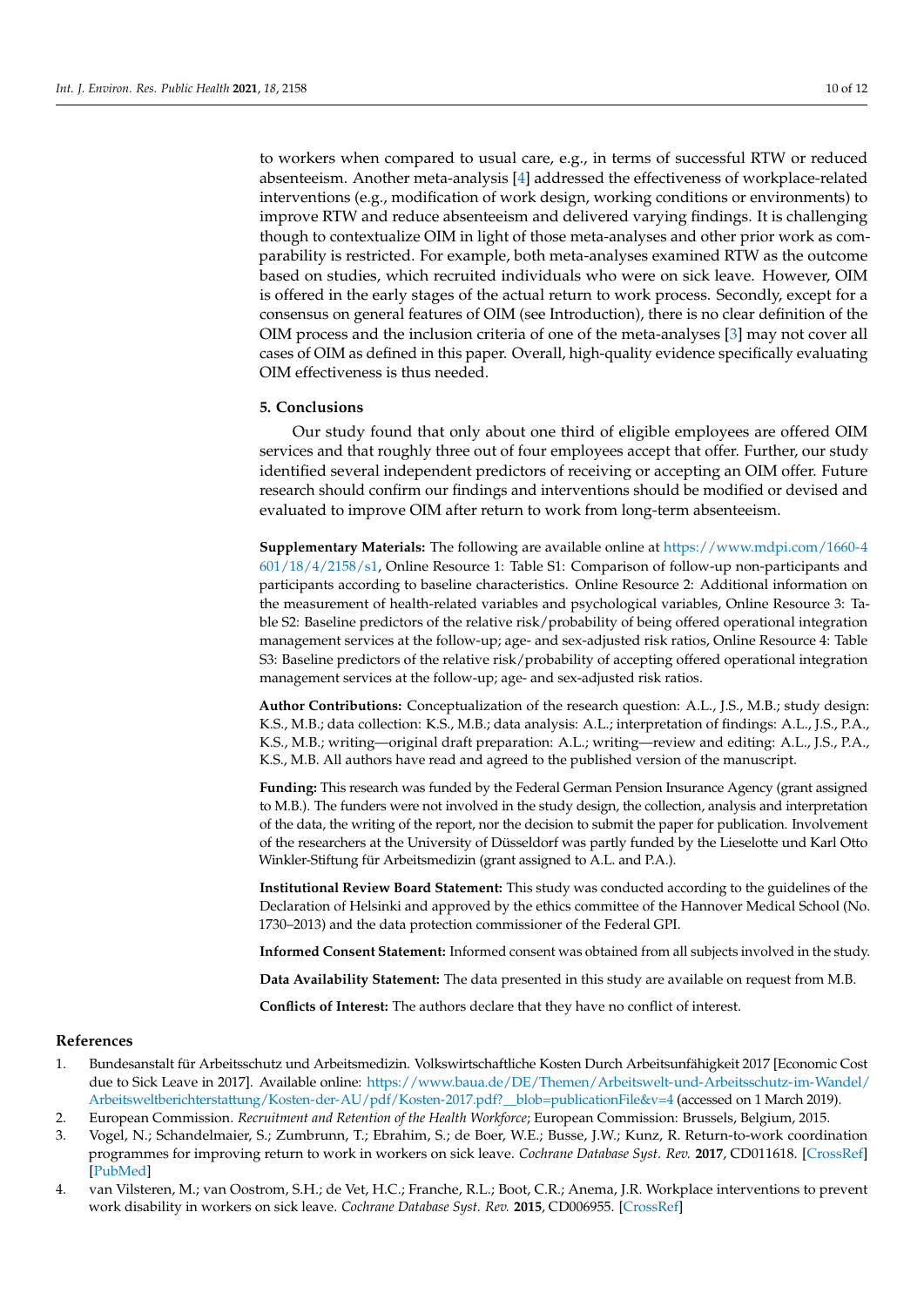- <span id="page-10-0"></span>5. Hoefsmit, N.; Houkes, I.; Nijhuis, F. Intervention characteristics that facilitate return to work after sickness absence: A systematic literature review. *J. Occup. Rehabil.* **2012**, *22*, 462–477. [\[CrossRef\]](http://doi.org/10.1007/s10926-012-9359-z)
- <span id="page-10-1"></span>6. Carroll, C.; Rick, J.; Pilgrim, H.; Cameron, J.; Hillage, J. Workplace involvement improves return to work rates among employees with back pain on long-term sick leave: A systematic review of the effectiveness and cost-effectiveness of interventions. *Disabil. Rehabil.* **2010**, *32*, 607–621. [\[CrossRef\]](http://doi.org/10.3109/09638280903186301) [\[PubMed\]](http://www.ncbi.nlm.nih.gov/pubmed/20205573)
- <span id="page-10-2"></span>7. Skivington, K.; Lifshen, M.; Mustard, C. Implementing a collaborative return-to-work program: Lessons from a qualitative study in a large Canadian healthcare organization. *Work* **2016**, *55*, 613–624. [\[CrossRef\]](http://doi.org/10.3233/WOR-162437) [\[PubMed\]](http://www.ncbi.nlm.nih.gov/pubmed/27792035)
- <span id="page-10-3"></span>8. Bundesministerium für Arbeit und Soziales. Betriebliches Eingliederungsmanagement [Operational Integration Management]. Available online: [https://www.bmas.de/DE/Themen/Arbeitsschutz/Gesundheit-am-Arbeitsplatz/betriebliches](https://www.bmas.de/DE/Themen/Arbeitsschutz/Gesundheit-am-Arbeitsplatz/betriebliches-eingliederungsmanagement.html)[eingliederungsmanagement.html](https://www.bmas.de/DE/Themen/Arbeitsschutz/Gesundheit-am-Arbeitsplatz/betriebliches-eingliederungsmanagement.html) (accessed on 1 May 2019).
- <span id="page-10-4"></span>9. Federal Institute for Occupational Safety and Health [Bundesanstalt für Arbeitsschutz und Arbeitsmedizin]. Return to Work (RTW) and Operational Integration Management (OIM). Available online: [https://www.baua.de/EN/Topics/Work-and-health/](https://www.baua.de/EN/Topics/Work-and-health/Workplace-health-management/Operational-integration-management/Operational-integration-management_node.html) [Workplace-health-management/Operational-integration-management/Operational-integration-management\\_node.html](https://www.baua.de/EN/Topics/Work-and-health/Workplace-health-management/Operational-integration-management/Operational-integration-management_node.html) (accessed on 2 May 2019).
- <span id="page-10-5"></span>10. Berufsgenossenschaft für Gesundheitsdienst und Wohlfahrtspflege (BGW). *Betriebliches Eingliederungsmanagement—Praxisteitfaden [Operational Integration Management—Practice Guideline]*; Berufsgenossenschaft für Gesundheitsdienst und Wohlfahrtspflege (BGW): Hamburg, Germany, 2018.
- <span id="page-10-6"></span>11. Niehaus, M.; Marfels, B.; Vater, G.; Magin, J.; Werkstetter, E. *Betriebliches Eingliederungsmanagement: Studie zur Umsetzung des Betrieblichen Eingliederungsmanagements nach § 84 Abs. 2 SGB IX [Operational Integration Management: Study on the Implementation of Operational Integration Management According to § 84 Abs. 2 SGB IX]*; Bundesministerium für Arbeit und Soziales: Cologne, Germany, 2008.
- <span id="page-10-7"></span>12. Gröben, F.; Freigang-Bauer, I.; Barthen, L. Workplace reintegration programs for employees with mental disorders. What do enterprises need? An analysis. *Prävention Gesundh.* **2011**, *6*, 229–237. [\[CrossRef\]](http://doi.org/10.1007/s11553-011-0306-1)
- <span id="page-10-8"></span>13. Bethge, M.; Spanier, K.; Neugebauer, T.; Mohnberg, I.; Radoschewski, F.M. Self-reported poor work ability—An indicator of need for rehabilitation? A cross-sectional study of a sample of German employees. *Am. J. Phys. Med. Rehabil.* **2015**, *94*, 958–966. [\[CrossRef\]](http://doi.org/10.1097/PHM.0000000000000281) [\[PubMed\]](http://www.ncbi.nlm.nih.gov/pubmed/25888659)
- <span id="page-10-9"></span>14. Tuomi, K.I.J.; Jahkola, A.; Katajarinne, L.; Tulkki, A. *Arbeitsbewältigungsindex. Work Ability Index*; Wirtschaftsverlag NW, Verlag für Neue Wissenschaft: Bremerhaven, Germany, 2001.
- <span id="page-10-10"></span>15. Ilmarinen, J. The Work Ability Index (WAI). *Occup. Med. (Lond.)* **2007**, *57*, 160. [\[CrossRef\]](http://doi.org/10.1093/occmed/kqm008)
- <span id="page-10-11"></span>16. Morfeld, M.; Kirchberger, I.; Bullinger, M. *SF-36 Fragebogen zum Gesundheitszustand: Deutsche Version des Short Form-36 Health Survey [SF-36 Questionnaire on the Health Status: German Version of the Short Form-36 Health Survey]*; Hogrefe: Göttingen, Germany, 2011.
- <span id="page-10-12"></span>17. RAND Corporation. 36-Item Short Form Survey (SF-36). Available online: [https://www.rand.org/health-care/surveys\\_tools/](https://www.rand.org/health-care/surveys_tools/mos/36-item-short-form.html) [mos/36-item-short-form.html](https://www.rand.org/health-care/surveys_tools/mos/36-item-short-form.html) (accessed on 2 February 2021).
- <span id="page-10-13"></span>18. Dalgard, O.S.; Dowrick, C.; Lehtinen, V.; Vazquez-Barquero, J.L.; Casey, P.; Wilkinson, G.; Ayuso-Mateos, J.L.; Page, H.; Dunn, G.; Group, O. Negative life events, social support and gender difference in depression: A multinational community survey with data from the ODIN study. *Soc. Psychiatry Psychiatr. Epidemiol.* **2006**, *41*, 444–451. [\[CrossRef\]](http://doi.org/10.1007/s00127-006-0051-5)
- <span id="page-10-14"></span>19. Siegrist, J.; Wege, N.; Puhlhofer, F.; Wahrendorf, M. A short generic measure of work stress in the era of globalization: Effortreward imbalance. *Int. Arch. Occup. Environ. Health* **2009**, *82*, 1005–1013. [\[CrossRef\]](http://doi.org/10.1007/s00420-008-0384-3) [\[PubMed\]](http://www.ncbi.nlm.nih.gov/pubmed/19018554)
- <span id="page-10-15"></span>20. Spanier, K.; Radoschewski, F.M.; Gutenbrunner, C.; Bethge, M. Direct and indirect effects of organizational justice on work ability. *Occup. Med. (Lond.)* **2014**, *64*, 638–643. [\[CrossRef\]](http://doi.org/10.1093/occmed/kqu127)
- <span id="page-10-16"></span>21. Rammstedt, B.; John, O. Short version of the Big Five Inventory (BFI-K): Development and validation of an economic inventory for assessment of the five factors of personality. *Diagnostica* **2005**, *51*, 195–206. [\[CrossRef\]](http://doi.org/10.1026/0012-1924.51.4.195)
- <span id="page-10-17"></span>22. Costa, P.T., Jr.; McCrae, R.R. *Revised NEO Personality Inventory (NEO-PI-R) and NEO Five-Factor Inventory (NEO-FFI) Manual*; Psychological Assessment Resources: Odessa, TX, USA, 1992.
- <span id="page-10-18"></span>23. European Commission. What Is an SME? Available online: [https://ec.europa.eu/growth/smes/business-friendly-environment/](https://ec.europa.eu/growth/smes/business-friendly-environment/sme-definition_en) [sme-definition\\_en](https://ec.europa.eu/growth/smes/business-friendly-environment/sme-definition_en) (accessed on 15 May 2019).
- <span id="page-10-19"></span>24. Knol, M.J.; Le Cessie, S.; Algra, A.; Vandenbroucke, J.P.; Groenwold, R.H. Overestimation of risk ratios by odds ratios in trials and cohort studies: Alternatives to logistic regression. *CMAJ* **2012**, *184*, 895–899. [\[CrossRef\]](http://doi.org/10.1503/cmaj.101715)
- <span id="page-10-20"></span>25. Spiegelman, D.; Hertzmark, E. Easy SAS calculations for risk or prevalence ratios and differences. *Am. J. Epidemiol.* **2005**, *162*, 199–200. [\[CrossRef\]](http://doi.org/10.1093/aje/kwi188) [\[PubMed\]](http://www.ncbi.nlm.nih.gov/pubmed/15987728)
- <span id="page-10-21"></span>26. Heinze, G.; Wallisch, C.; Dunkler, D. Variable selection—A review and recommendations for the practicing statistician. *Biom. J.* **2018**, *60*, 431–449. [\[CrossRef\]](http://doi.org/10.1002/bimj.201700067) [\[PubMed\]](http://www.ncbi.nlm.nih.gov/pubmed/29292533)
- <span id="page-10-22"></span>27. Kaiser, H.; Frohnweiler, A.; Jastrow, B. *EIBE 1—Entwicklung und Integration eines Betrieblichen Eingliederungsmanagements [EIBE 1—Development and Integration of Operational Integration Management]. Bericht 372*; Bundesministerium für Arbeit und Soziales: Nürnberg, Germany, 2007.
- <span id="page-10-23"></span>28. Bauer, J.; Chakraverty, V.; Niehaus, M. Workplace inclusion: Employees with permanent health impairments between stigmatization and support. *Public Health Forum* **2017**, *25*, 315–317. [\[CrossRef\]](http://doi.org/10.1515/pubhef-2017-0054)
- <span id="page-10-24"></span>29. Lemieux, P.; Durand, M.J.; Hong, Q.N. Supervisors' perception of the factors influencing the return to work of workers with common mental disorders. *J. Occup. Rehabil.* **2011**, *21*, 293–303. [\[CrossRef\]](http://doi.org/10.1007/s10926-011-9316-2)